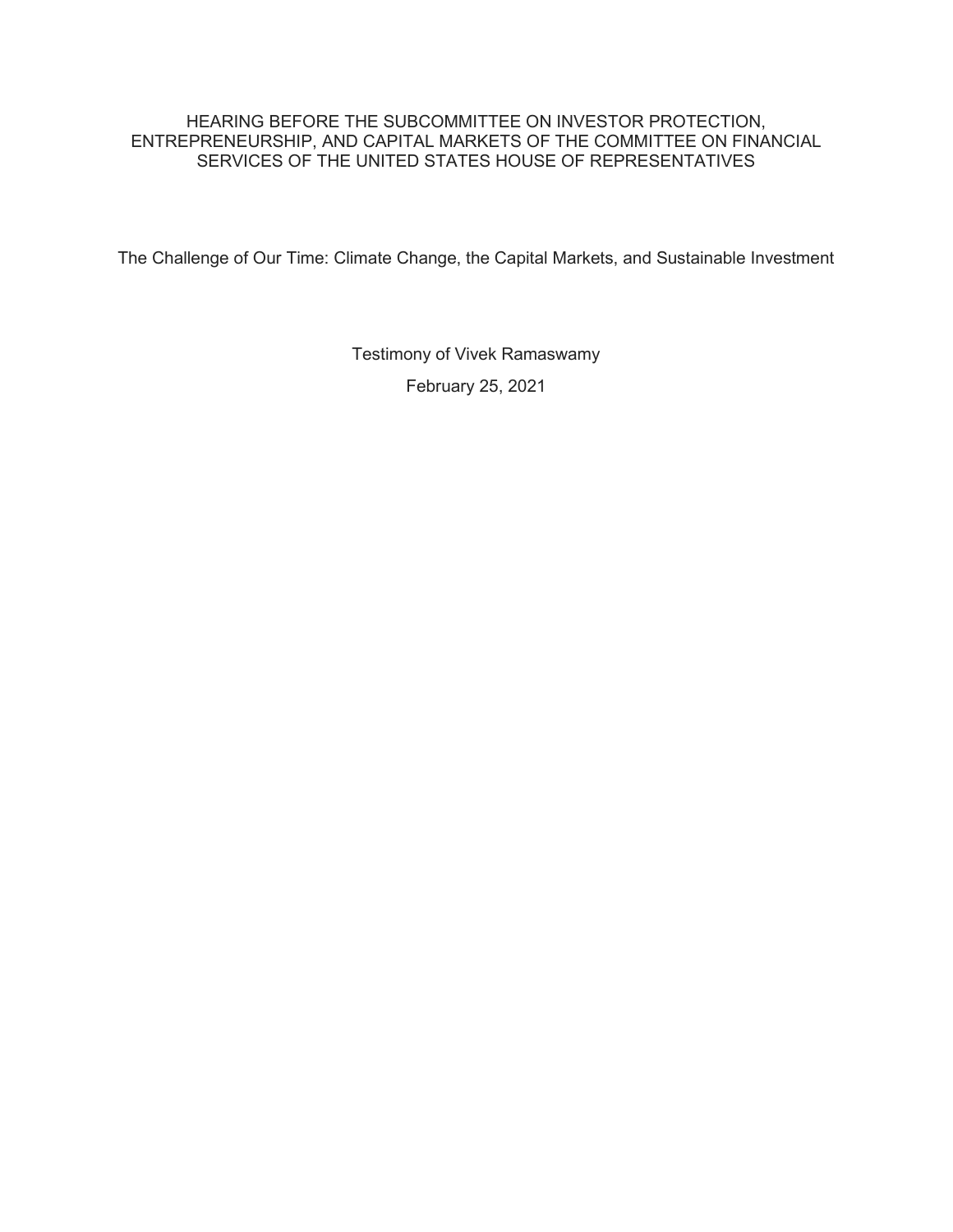## **Personal Background**

My name is Vivek Ramaswamy, and I would like to thank you for inviting me to share my perspectives on this important set of issues. By way of personal background, I am from southwest Ohio. I studied biology in college and spent nearly seven years as a biotech investor at an institutional investment firm. For three of those years, from 2010 to 2013, I attended law school while continuing to work as an investor. In 2014, I left my role as an investor to found a biopharmaceutical company which I led as CEO from May 2014 through January 2021. I have also co-founded two technology startup companies.

I serve on the board of directors of two nonprofit organizations—the Philanthropy Roundtable and the Foundation for Research on Equal Opportunity. Starting one year ago, I began publishing op-eds and speaking publicly about issues relating to capitalism, democracy, and American identity. I have been a public critic of stakeholder capitalism, a topic that is relevant to today's hearing. I am writing a book about some of these topics, which will be published this summer.

Last month, I stepped down as CEO to become Executive Chairman of the company I founded, in part to separate my voice as a citizen from the voice of the company. In today's written and oral commentary, I offer strictly my personal viewpoints as a citizen, not those of any company or organization that I am affiliated with. Thank you in advance for understanding that.

# **My Perspectives on Corporate Purpose**

I will start by sharing my perspective on stakeholder capitalism which rests at the heart of this debate about mandating certain ESG-related corporate disclosures.

Stakeholder capitalism refers to the idea that companies should serve not only their shareholders, but also other societal interests. Companies across Wall Street, Silicon Valley, and everywhere in between have endorsed stakeholder capitalism. In 2019, the Business Roundtable, which represents many of America's largest corporations, overturned a 22-year-old policy statement that previously said a corporation's paramount purpose is to serve its shareholders. In its place, its 181 members signed and issued a commitment to lead their companies for the benefit of all stakeholders—not only shareholders, but customers, suppliers, employees, and communities. The multi-stakeholder model is no longer merely on the rise in corporate America. Today it is the arguably the dominant perspective.

On its face, stakeholder capitalism is in tension with the demands of corporate law in many states, which holds that directors and executives of a company have a duty to one master: shareholders. In his famous 1970 essay published by *The New York Times*, Milton Friedman expressed concern that a shift away from shareholder primacy would cause companies to operate less efficiently and to be less profitable, leaving not only investors but also other stakeholders—including workers and consumers—worse off in the end.

I share Mr. Friedman's concerns, but my main problem with stakeholder capitalism is different. My problem is that it strengthens the link between democracy and capitalism at a time when we should instead disentangle one from the other. Stakeholder capitalism, including its allies in the ESG movement, demands that companies and their leaders play a fundamental role in determining and implementing society's core values. But for companies to pursue social causes in addition to shareholder interests, companies and investors must first define what those other societal interests should be. That is not a business judgment. It is a moral judgment.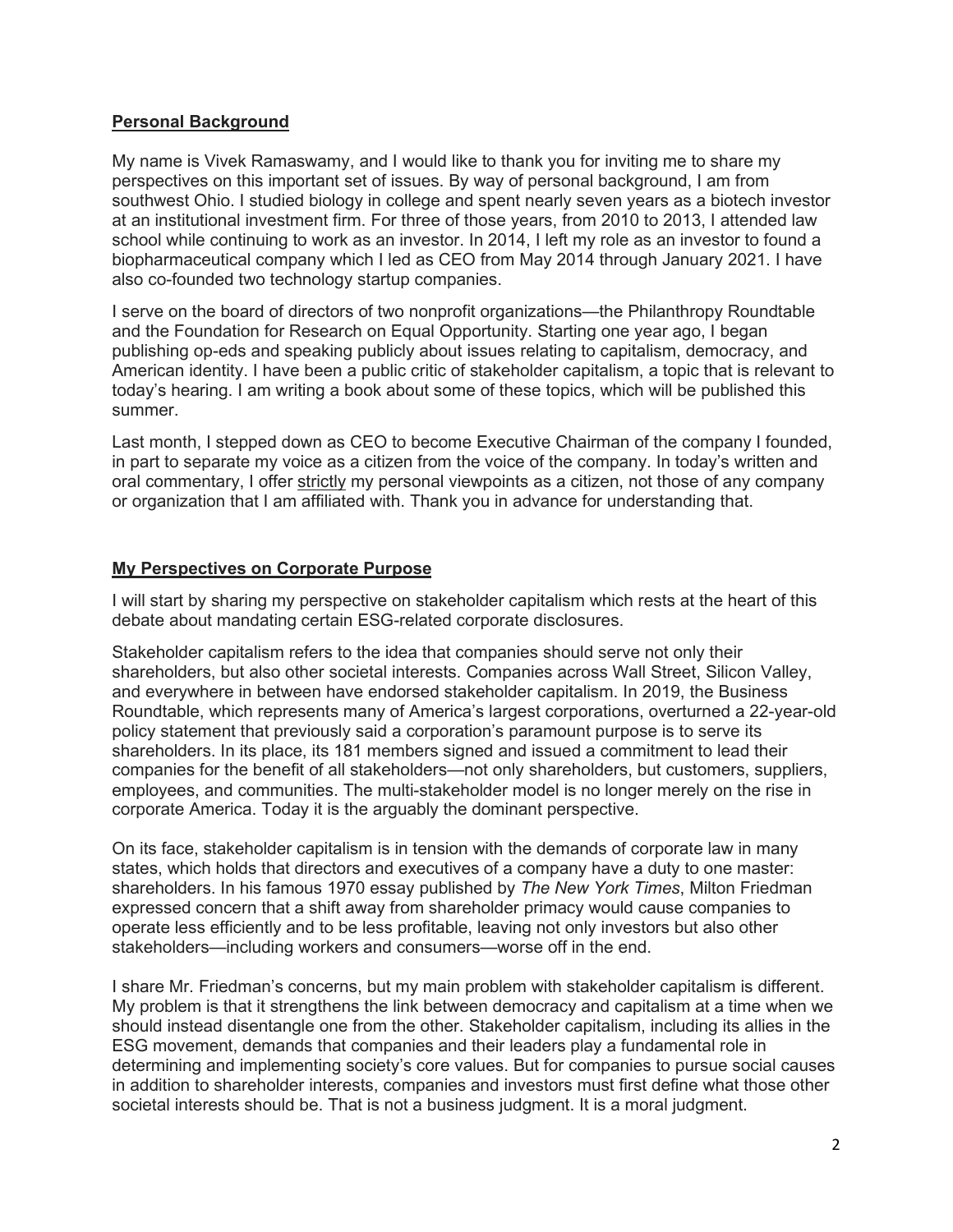Speaking as a former investor, a former CEO, and now as a private citizen, I do not want American capitalists to play a larger role than they already do in defining and implementing our country's political and social values. The answers to these questions should, in my opinion, be determined by our citizenry—publicly through debate and privately at the ballot box.

Democratically elected officeholders like yourselves, not CEOs and portfolio managers, should lead the debate about what social values we ought to prioritize over others. Managers of corporations should rightly decide whether to build a manufacturing plant or a research lab; whether to invest in one piece of software or another; whether to promote one aspiring executive or a competitor.

But a democracy should not want or pressure its business leaders to make the moral judgment about whether a minimum wage for American workers is more important than full employment, or whether minimizing society's carbon footprint is more important than raising prices on consumer goods. Investors and CEOs are no better suited to make these decisions than, with all due respect, any member of this committee is to make the day-to-day operating decisions of a biotechnology company.

I was a biotech investor for nearly seven years, and I was a biotech CEO for nearly seven years after that. I have many personal beliefs on matters that went beyond biotechnology. For example, I'm vegetarian because I believe it is wrong to kill sentient animals for culinary pleasure. But I never banned my employees from eating meat. I had no special standing to legislate my morals as an investor or a CEO, even though I did make corporate decisions about drug development.

ESG proponents argue that companies will be more successful over the long run in serving shareholders if they also serve societal interests along the way. But if that's true, then classical capitalism should do the job just fine, since only companies that serve society will ultimately thrive, and "stakeholder capitalism" would be superfluous. In my opinion, social activism by companies is often business interest masquerading as moral judgment.

It is puzzling that stakeholder capitalism is now viewed as a liberal idea. Many liberals who love stakeholder capitalism abhor the Supreme Court's 2010 ruling in *Citizens United v. Federal Election Commission* because it permits corporate money to influence elections and thereby implement corporations' values. In my opinion, stakeholder capitalism is *Citizens United* on steroids: it demands that powerful companies implement the social goals that their CEOs want to push. Companies should focus on providing goods and services that consumers want, not pushing social values that only a subset of people agree with.

My colleagues in the pharma industry have often asked: does rejecting stakeholder capitalism mean putting profits ahead of patients? My answer to this question is emphatically no—because over the long run, the only way for a pharmaceutical company to be successful is by serving patients first.

But putting patients first also means putting patients ahead of fashionable social causes. It means that we don't care about the race or gender of a scientist who discovers the cure to an important disease, or if the manufacturing and distribution process that delivers a Covid-19 vaccine most quickly to patients is carbon-neutral or not.

Historically, stakeholder capitalism reflects conservative European social thought, which was skeptical of democracy and convinced that well-meaning elites should work together for the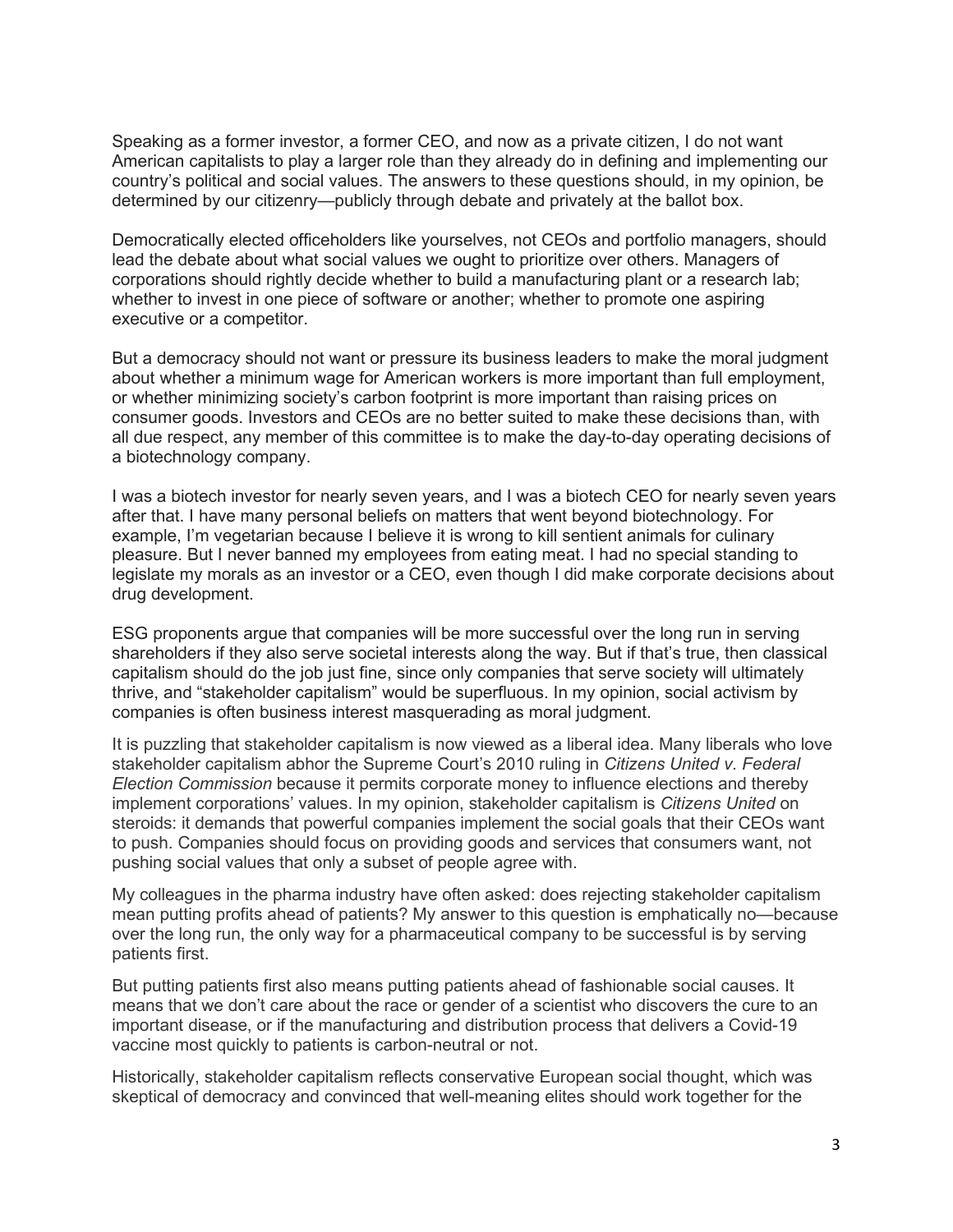common good—as defined by *them*. In the Old World, that often meant some combination of political leaders, business and labor elites and the church working together to define and implement social goals. But America was supposed to offer a different vision: Citizens—not the church, not corporate leaders, not large asset managers—define the common good through the democratic process, without elite intervention.

#### **Conflicts of Interest**

Conflicts of interest lie at the heart of this debate. There are two kinds of conflicts of interest that I will discuss. The first relates to conflicts of interests of corporate executives. The second relates to the conflicts of interest of companies who advocate for the kind of legislation that you may contemplate—for example, legislation to compel more ESG-related corporate disclosures.

Today, corporate law generally defines conflicts of interest in *financial* terms. Proving that an executive or director of a company has a conflict of interest means proving that the director has a *financial* interest that runs contrary to the interests of the corporation on whose board he or she serves. For example, if you serve on the board of a company, but that company is also a major customer of another firm that you own, then that's a financial conflict of interest that may disqualify you from making an impartial business judgment.

But suppose you're an ex-politician—one who might want to get appointed to the Cabinet of a Presidential administration or want to run for office again—and you're on the board of a large manufacturer. Now suppose it comes to a decision about whether to shut down U.S. manufacturing plants here in the U.S. and to relocate them to a less expensive country like Mexico. You'll be less popular politically if you support moving the plant to Mexico. That means you have a conflict of interest, even though it's not a strictly *financial* conflict of interest.

If Board Member A makes a decision to shortchange the company's shareholders by a little bit because of a personal financial conflict, and Board Member B makes the same decision because of a personal reputational benefit, why should the law treat them any differently? In my opinion, it should not.

Maintaining your personal brand or reputation is not the only form of non-financial conflicts of interest. Personal social commitments can be a source of conflict too. Suppose a public company's CEO uses the corporate piggy bank to make a donation to his own high school, or his church. Most people would view this as an improper act, since his high school and his church have little to do with his business.

But what if he uses the corporate piggy bank instead to make a large donation to a climate change organization? Or a specific racial advocacy movement? These causes also have little to do with his business. Yet over the last year, countless executives at companies both large and small have used the corporate piggy bank to donate to precisely these kinds of causes. And they are often lauded as heroes for doing so. They are using corporate resources to derive personal reputational benefit and personal moral satisfaction. That's often as serious of a conflict of interest as many financial ones.

Do we mandate disclosure of these kinds of reputational, personal, and moral conflicts of interest today? To my knowledge, we do not.

Now, I will briefly discuss the conflicts of interest of parties who advocate for greater ESGrelated disclosures.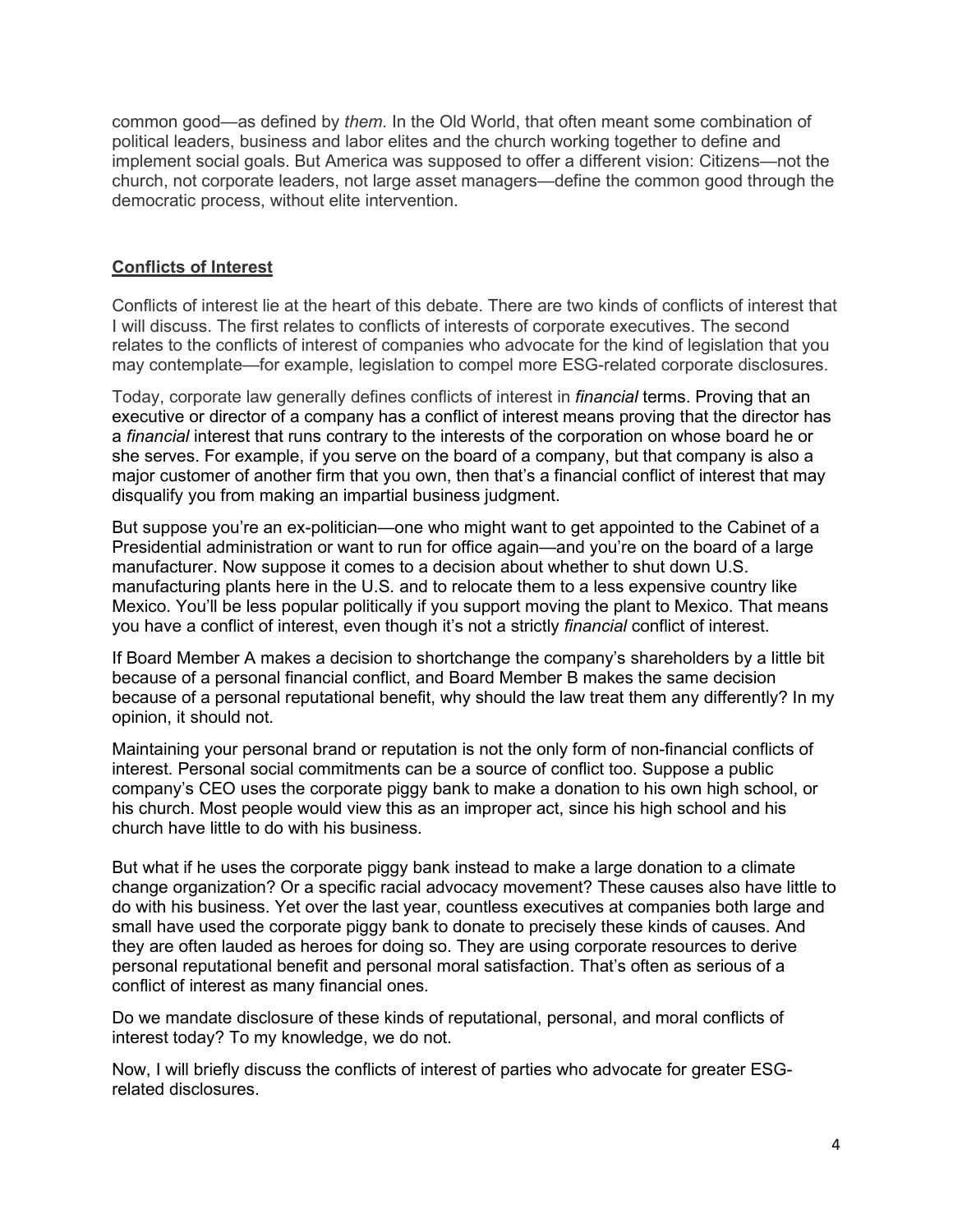First, many executives are likely to favor this policy because it helps insulate them from accountability. When corporate executives become accountable to *everyone*, they become accountable to *no one*. When executives are accountable to shareholders for delivering profits or other well-agreed metrics of corporate performance, shareholders can reward management teams who deliver and fire management teams who do not. But mandating ESG-related disclosures dilutes this channel of accountability by adding orthogonal social factors to the equation. This provides an added excuse for underperforming management teams to justify poor performance. Ordinary public shareholders may lose out in the end. Of course, mandatory ESG disclosures do not prevent shareholders from firing management teams that underperform, but they do create yet another smokescreen behind which underperforming management teams may try to hide.

Second, many forms of regulation and mandated disclosure tend to favor industry incumbents. It's natural for incumbents to favor greater ESG-related disclosures: the companies who are able to lobby Congress tend to be those who have resources available to bear the consequences of additional regulation and more burdensome administrative requirements. By contrast, it is often more difficult for startup companies or even younger public companies to comply with the same requirements. At the margin, every form of additional disclosure requirement tends to favor incumbents over younger startups.

Third, where should the scope of disclosures end? If we mandate climate-related disclosure today on grounds of protecting the financial interests of public shareholders, shouldn't that same logic apply to other forms of disclosure as well? For example, we as a society could mandate disclosures relating to nutrition facts of every food item ordered at any corporate event for employees over the course of a calendar year. In theory, this information could be even more relevant to investors about a company's future performance than a company's climate-related disclosures. After all, diet influences health, and the health of a company's employee base may be a relevant risk factor for any company over the long run. Why is this form of disclosure any less important for investors than disclosures relating to climate impact?

In my opinion, the debate at issue about climate-related disclosures isn't strictly about protecting investors. I believe that's the justification, not the motivating reason. I do not offer a judgment one way or another about whether staving off climate change is a worthy social goal for this body to elevate above other societal considerations. However, I do believe it is important for the public to transparently understand exactly *why* a particular corporate disclosure is mandated versus not. If the real impetus for mandating climate-related disclosures is to stave off climate change, then Congress should say that publicly—rather than citing the ancillary reason of protecting public investors. If Congress take the latter approach, then that risks opening a Pandora's Box of additional mandated disclosures that more plausibly protect investors than do climate-related disclosures—about employee diets while in the workplace, and so on.

To be clear, the alternative to mandated disclosure isn't necessarily the absence of disclosure. Rather, it is to give the *choice* to investors in a particular company whether they wish to demand that the management and board of that company make a particular disclosure. The shareholders of most companies can collectively amend the corporation's bye-laws, appoint the corporate board, and so forth. Notwithstanding procedural obstacles, shareholders of most companies can act collectively to demand whatever information they want from the company and its management. *That* is the alternative to statutorily mandated disclosure. Just because a given disclosure might be worthy doesn't mean that it needs to be mandated—since investors are free to demand disclosures *even when disclosures are not mandated*. In other words, the burden of proof to make the case for mandating a particular class of disclosure ought to be high.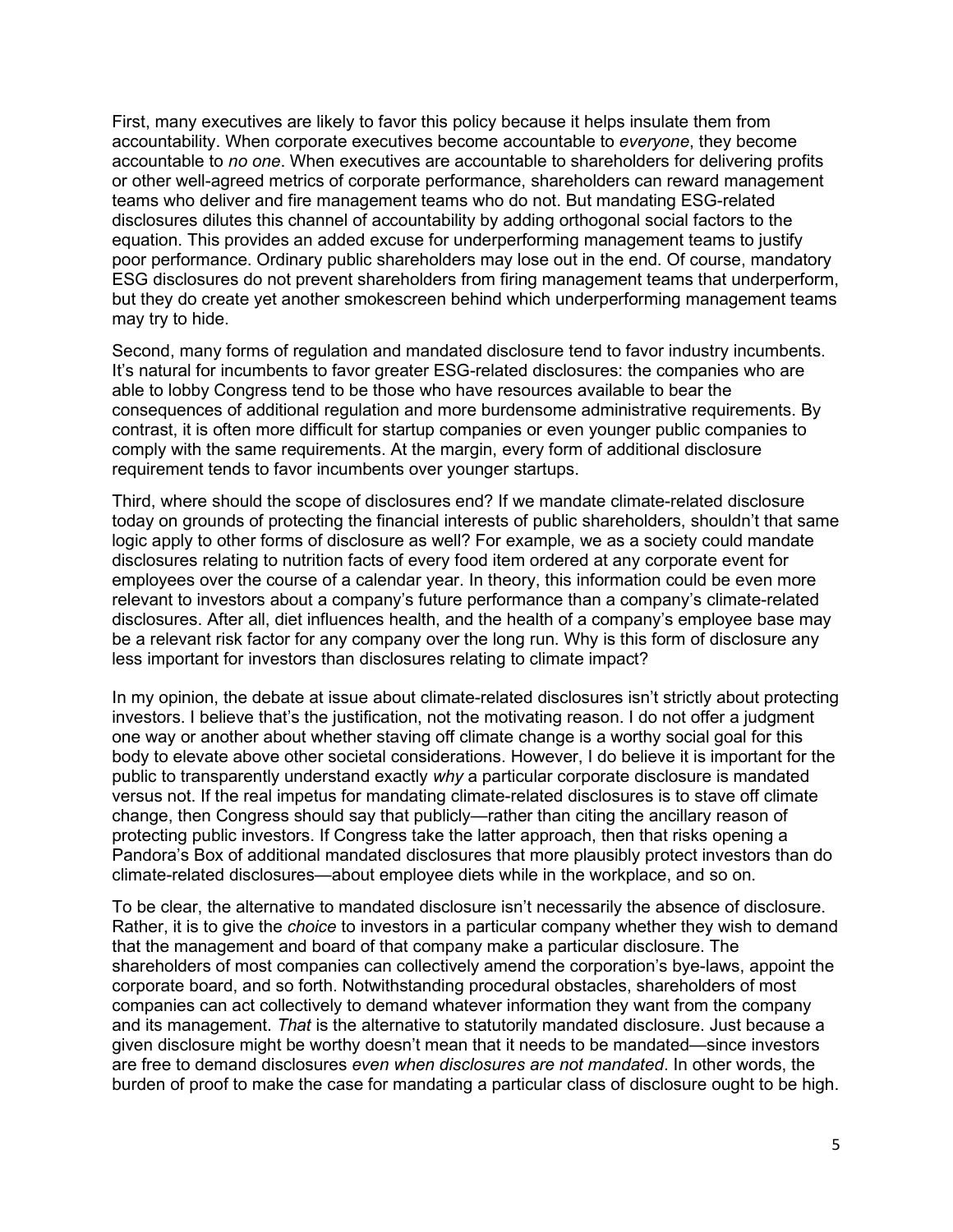Finally, I would like to point out one other conflict of interest borne by certain companies that may advocate for greater ESG-related or climate-related corporate disclosure. These disclosures create a smokescreen that distract investors, employees, and—with all due respect—lawmakers and regulators from more nefarious business practices. Whenever the leaders in a regulated industry ask for greater regulation, the real question is what they hope to achieve for themselves in the process. These are, in my opinion, relevant questions for policymakers to ask. For banks, committing to board diversity is easy; improving evaluation practices for new mortgages is hard. For soda companies, agreeing to reduce carbon emissions is easy; reckoning with the nationwide health impacts of soda consumption is hard. For Silicon Valley titans, disclosing climate-related risks is easy; building a sound business model that ensures privacy and doesn't harvest sensitive user data is hard. When choosing between accepting constraints on matters that relate to the core of your business versus constraints on matters that are ancillary to your business, self-interested business leaders will generally choose the latter.

# **ESG Asset Bubble**

I worry about the possibility of an ESG-linked asset bubble. In order to understand why, certain factors leading to the 2008 financial crisis are instructive.

The standard explanation for the pre-2008 subprime mortgage bubble was that predatory lenders were greedy sharks who took advantage of the opportunity to make home loans to individual borrowers who weren't very creditworthy. That's why they were called "subprime" mortgages. Prime mortgages were home loans made to people with reasonable creditworthiness. Subprime referred to everything else. Wall Street banks bundled up these different mortgages to reduce risk, then sold them to speculative investors. That bundle is what we call mortgage-backed securities.

But the unsatisfying thing about just blaming greed for the 2008 financial crisis is that it fails to account for the fact that the greediest thing that someone could have done in 2006 and 2007 was also the smartest thing: bet *against* those mortgages. In retrospect it should have been obvious that many of these subprime borrowers would default on their home loans, and that's exactly what happened. If Wall Street bankers were so greedy, then why did they fail to capitalize on the opportunity? As it turns out, some did.

But an important culprit was upstream of that greed: bad government policy. Starting in the late  $20<sup>th</sup>$  century, the U.S. government embarked on an ambitious policy to drive home ownership in America. The idea of owning a home—as opposed to, say, renting one—was seen as the pinnacle of the American dream. The government decided to help make that dream come true by creating special categories of loans to spur more home ownership, including among people whose incomes didn't support the value of the homes they went on to buy. In part, that's how quasi-government, quasi-private institutions like Fannie Mae and Freddie Mac came into being. The real question isn't why predatory lenders lent money to people who had poor credit scores; it's why bad predatory lenders had all that money to give out in the first place. One answer to that question is government policy itself.

In my opinion, that ought to be one of our key lessons from the 2008 financial crisis: *sociallydriven economic policy risks creating asset bubbles*. And when those bubbles burst, they often end up hurting the very causes whom the original policy was intended to help. That's exactly what happened when the mortgage bubble burst in 2007, especially when that subsequently led to the failure of large investment banks in 2008.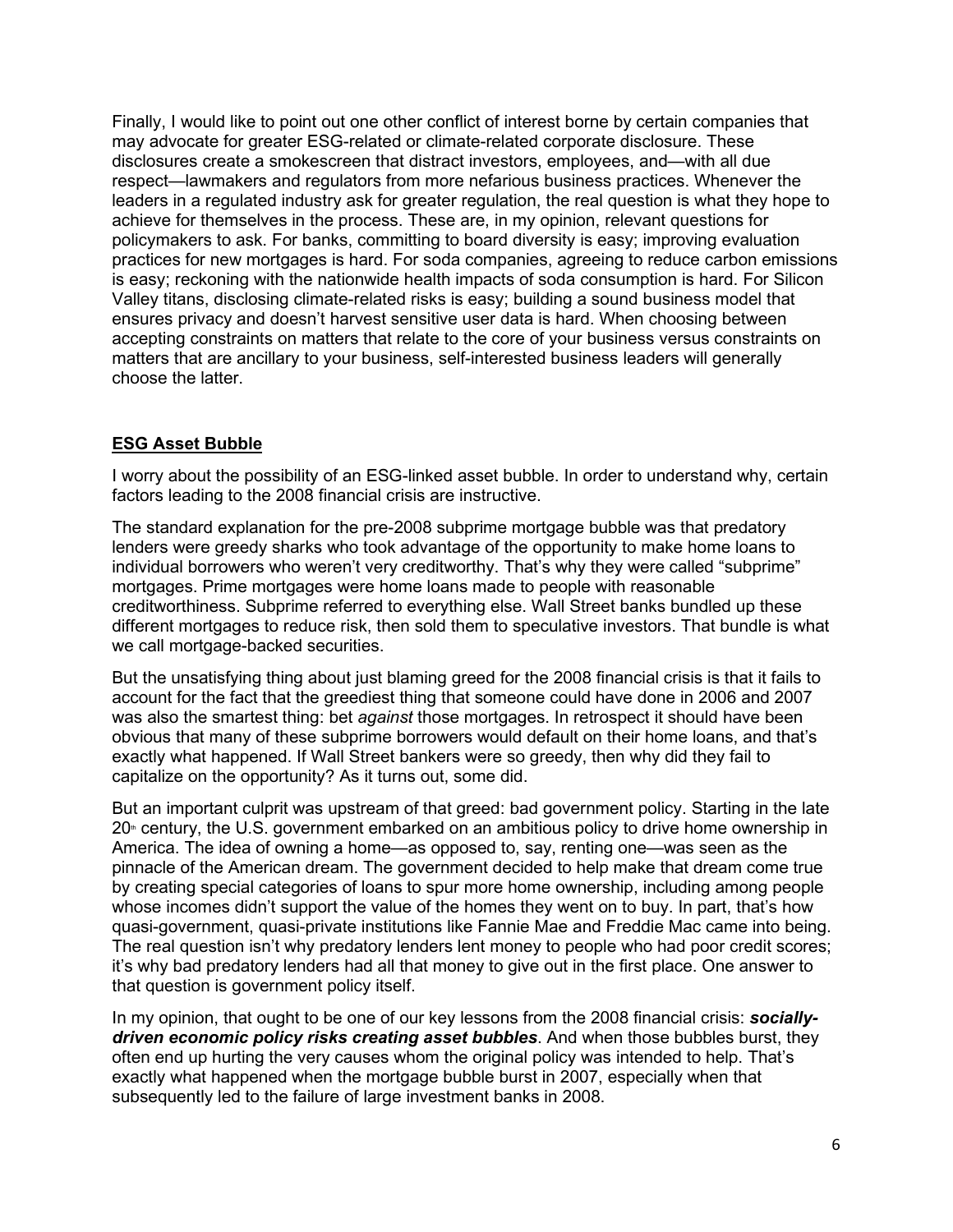I am not a world expert on these matters. Others are. My reason for bringing it up isn't to offer a history lesson. Rather it's to offer an early warning: if hindsight is 20/20, it's particularly true for asset bubbles.

Morningstar estimates ~\$50 billion of capital flows into U.S. sustainable open-end and exchange-traded funds in 2020—approximately 10 times more than in 2018 and 2.5 times more than in 2019. According to the United States Forum for Sustainable and Responsible Investment's 2020 report, total US-domiciled assets under management employing ESG (environmental, social, and corporate governance) investing strategies increased 42% between 2018 and 2020, up to \$17 trillion. This means that ESG-mandated assets now represent 33% of the \$51.4 trillion US assets under professional management. This composition is only expected to rise, with ESG-mandated assets representing 50% of all managed assets in the US by 2025. This is a staggering rise in assets invested behind a socially-driven investment strategy. More money going into the same asset class only helps push prices higher. Higher prices mean higher returns for investors in the short run, but it is also a formula for creating asset class bubbles.

Do ESG funds outperform the market? Based upon my review of empirical data while conducting research for my forthcoming book, the answer to this question is unclear at best. Some datasets support ESG investment outperformance; other datasets support the opposite conclusion. The existence of dueling datasets shouldn't surprise anyone. I believe that these socalled "empirical" exercises are often agenda-driven, with preordained conclusions. Fudge factors include which companies to include versus exclude, the relevant time horizon to examine, what benchmark indices to use, and so on. Those are fundamentally subjective decisions, ones often made by people who know what conclusion they wish to reach.

I do not know whether we are in the early stages of an ESG asset bubble. But if we are, then public policies that fuel this bubble could add kerosene to an early fire. I believe we learned as much from the American experience of economic policies to expand home ownership in the 1990s and early 2000s. By using disclosure requirements and other statutory or regulatory mechanisms to favor ESG investments today, we risk creating overinvestment in companies that advance a narrow set of non-economic agendas. These policies may favor the industry leaders who advocate for them, but that does not necessarily make them good economic policies for America at large. It is worth noting that the fund managers who market these products often earn a hefty fee for doing so—just as subprime mortgage brokers did in the period leading up to 2008.

Furthermore, the average U.S. investor is nearing retirement age or is already in retirement. According to the US Federal Reserve Board's Survey of Consumer Finances, individuals over the age of 45 owned over 67% of all US equities over the past 30 years. Most of their stock is held in retirement accounts such as 401ks and IRAs, to which they've spent decades contributing their hard-earned income. Older people don't necessarily want to use their retirement savings to subsidize social causes. Most need the money to live out their golden years and want to have some left over to pass on to their children and grandchildren.

That's not to say that older Americans are greedy. Many tend to be extremely generous. They care about supporting charitable causes, but they prefer to choose them for themselves, rather than leaving it to their mutual fund managers or CEOs of companies that they invest in. According to The Philanthropy Roundtable (whose board I joined last year), older people are more philanthropic because they tend to have more savings, time, and motivation to help others. Charitable giving peaks between ages 61 and 75, when up to 77% of households donate. If older people want to support specific social causes, their dollar may go further via a